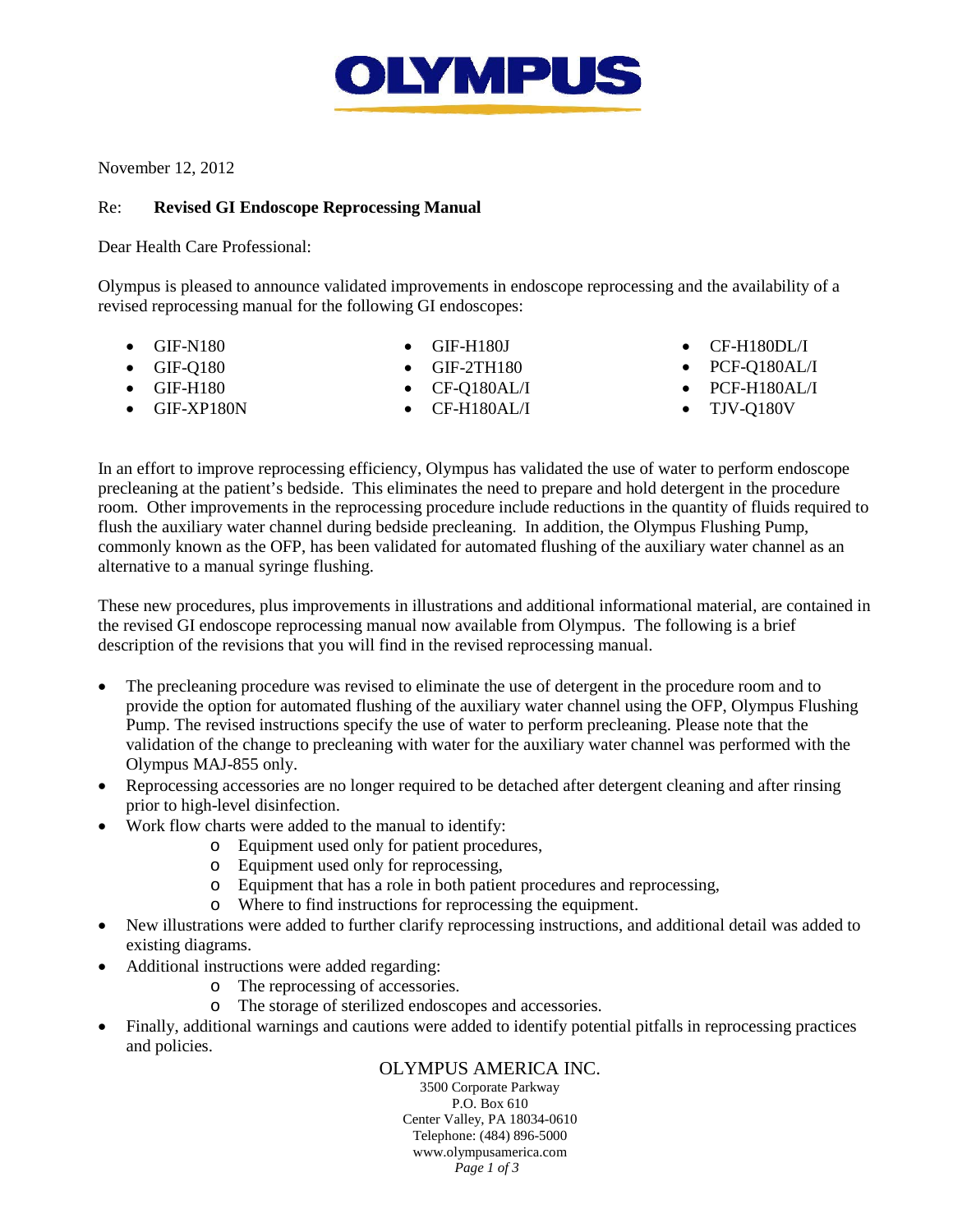

One caution/warning statement in the revised manual that we would like to call to your attention addresses the issue of equipment repair provided by a non-Olympus repair facility or Independent Service Organization (ISO). Olympus does not support or authorize ISOs to repair Olympus equipment, nor does Olympus provide training or parts to ISOs to enable them to repair Olympus equipment to Olympus' standards. As a result, Olympus has no knowledge of the specifications of materials used by ISOs to repair Olympus equipment, nor the quality of such repairs. Olympus conducts a rigorous testing program to validate both compatibility of our instruments with specific reprocessing methods and agents, as well as the efficacy of such methods for reprocessing the device. Without knowledge of the materials used or the final quality of repair being provided by ISOs, Olympus is unable to validate the compatibility or reprocessing efficacy of the Olympus instructions provided in the productspecific reprocessing manual. As a result, the instructions provided in the product-specific instruction manual are invalid for Olympus equipment that has been repaired by an ISO. If your Olympus equipment was or is being repaired by a non-Olympus facility, please contact the repair facility to obtain instructions on device compatibility and reprocessing to ensure that your facility is following safe and validated reprocessing instructions.

Although the new reprocessing instructions describe bedside precleaning with water, the former precleaning procedure using detergent remains a validated process and facilities may continue this practice if they so choose.

In addition, the revised instructions are applicable to reprocessing the older model endoscopes that are listed in the table below. If you have questions regarding how to apply these new instructions to the older model Olympus endoscopes that you own, please contact Olympus.

| <b>Gastroscopes</b>    | <b>Colonoscopes</b> |
|------------------------|---------------------|
| $GIF-140$              | $CF-140S$           |
| $GIF-P140$             | $CF-140L/I$         |
| <b>GIF-Q140</b>        | CF-Q140L/I          |
| GIF-XQ140              | CF-1T140L/I         |
| GIF-1T140              | $PCF-140L/I$        |
| $GIF-160$              | PCF-160AL/I         |
| <b>GIF-Q160</b>        | <b>CF-Q160S</b>     |
| GIF-XP160              | CF-Q160L/I          |
| $GIF-XTQ160^{\dagger}$ | CF-Q160AL/I         |
| GIF-1TQ160             |                     |
| GIF-2T140              |                     |
| GIF-2T160              |                     |

† Use channel cleaning brush specified in product-specific Reprocessing Manual.

OLYMPUS AMERICA INC. 3500 Corporate Parkway P.O. Box 610 Center Valley, PA 18034-0610 Telephone: (484) 896-5000 [www.olympusamerica.com](http://www.olympusamerica.com/) *Page 2 of 3*